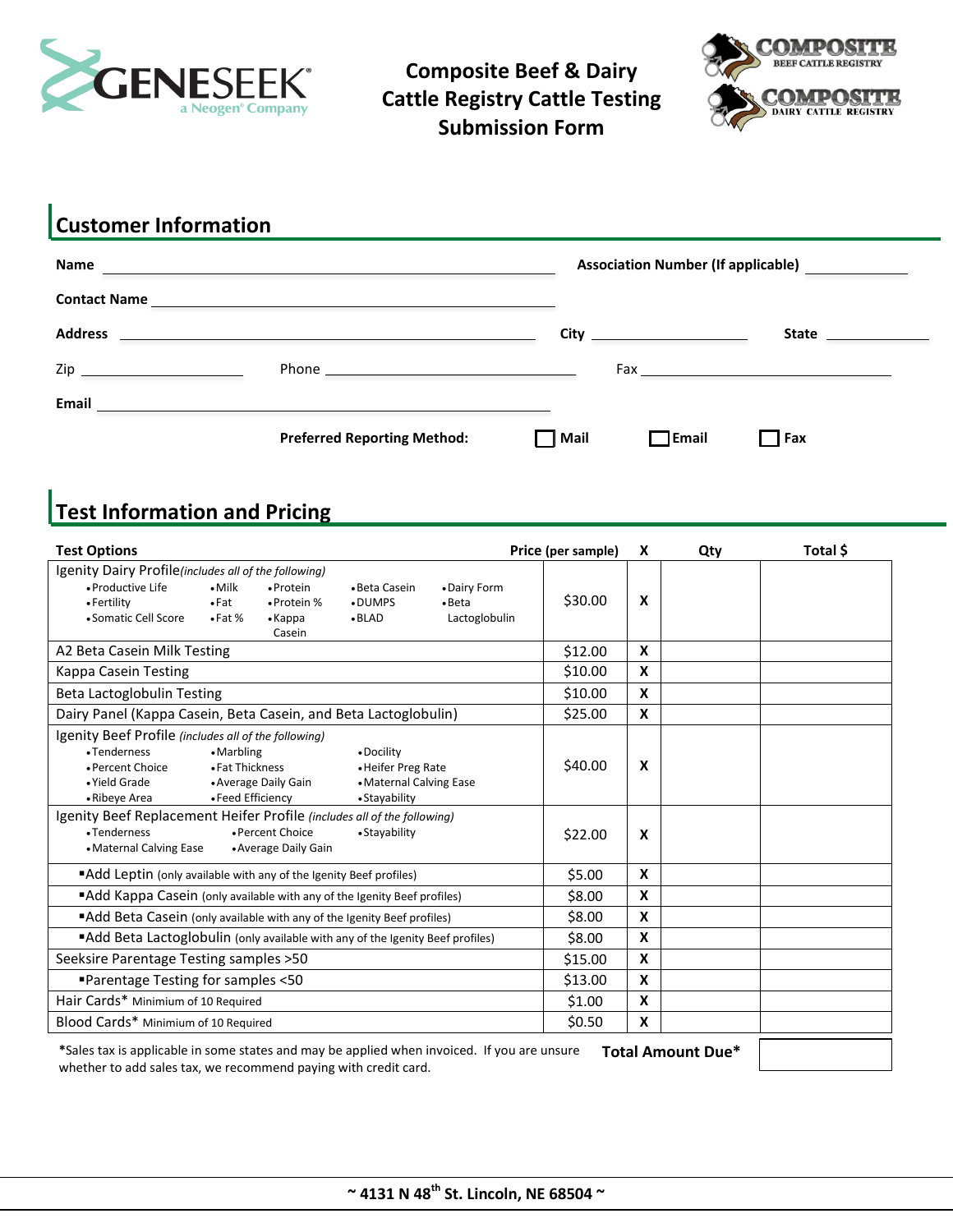

## **Payment Information**

**Payment must be submitted with your samples. Please make checks payable to GeneSeek, Inc.** 

| Name on Card           |                       |  | <b>Discover</b>   |
|------------------------|-----------------------|--|-------------------|
| <b>Card Number</b>     |                       |  | <b>Visa</b>       |
| <b>Expiration Date</b> | 3 Digit Security Code |  | <b>Mastercard</b> |
|                        |                       |  | $\parallel$ Check |
|                        |                       |  |                   |

## **Acknowledgment**

I certify that the information provided on this form is accurate, and I agree to the Terms and Conditions set forth attached to this form. All results obtained from the samples listed on this form will automatically be submitted to the Composite Beef and Dairy Cattle Registry

| <b>Owner (or Authorized Representative) Signature:</b> |                     |
|--------------------------------------------------------|---------------------|
| Date:                                                  | <b>Name Printed</b> |

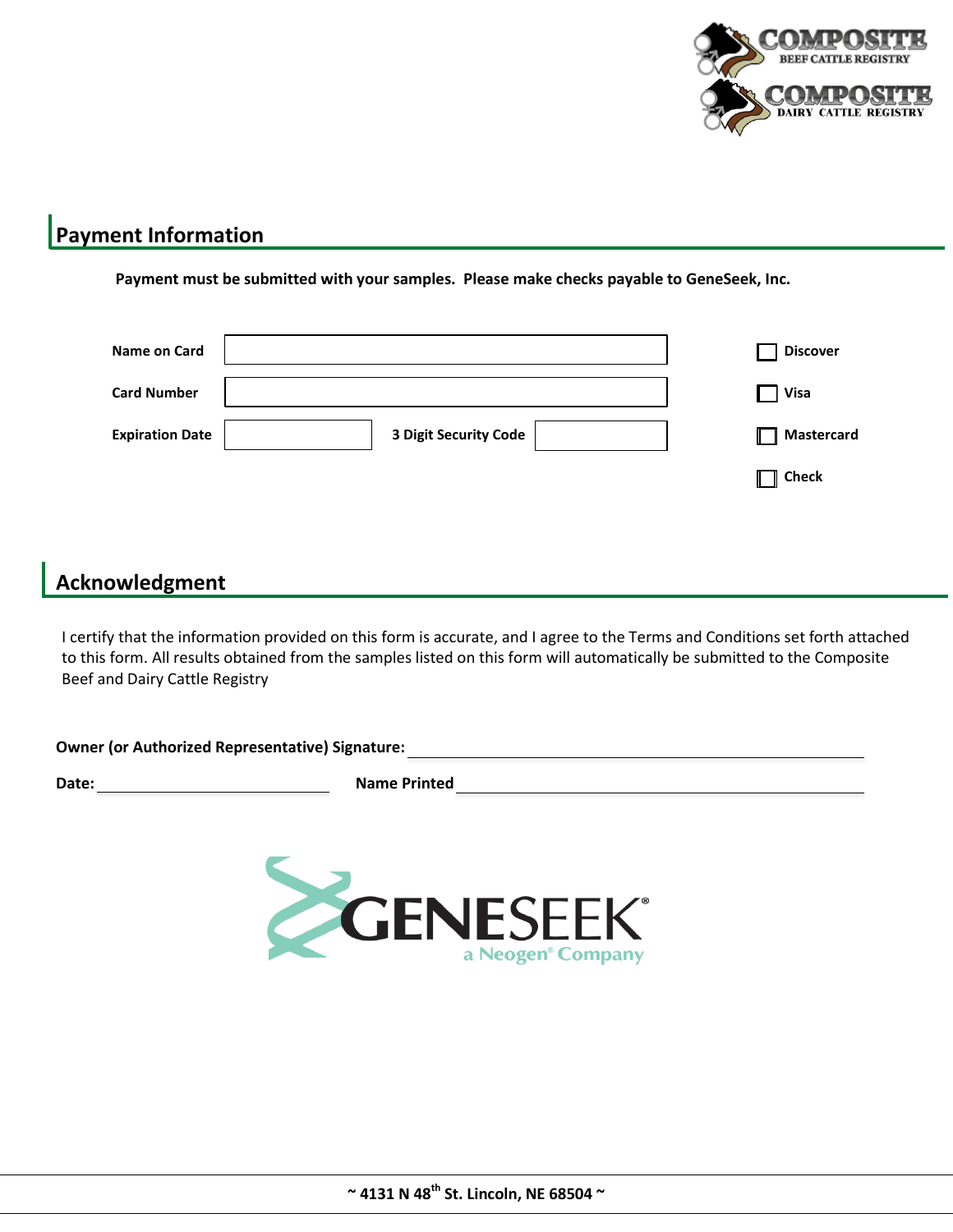

| ntormation |  |
|------------|--|
|            |  |
| Sample     |  |
|            |  |
| Ę          |  |

|                          | <b>CONTROLLER DEPARTMENT CATTLE REGISTRY</b> | odinpie iniurination |        | Instructions: Please print clearly and fill out as much information on each sample as possible. For registered animals, the registration number and tag/tattoo                                                             |               |                     |             |             |           |                          |                    |              |                          |                                            |                      |                       |
|--------------------------|----------------------------------------------|----------------------|--------|----------------------------------------------------------------------------------------------------------------------------------------------------------------------------------------------------------------------------|---------------|---------------------|-------------|-------------|-----------|--------------------------|--------------------|--------------|--------------------------|--------------------------------------------|----------------------|-----------------------|
| ŌС                       | <b>ETHISOGHIOS</b>                           |                      |        | are required. For unregistered animals, the tag/tattoo, date of birth, sex and registration number for both the sire and dam are required. Be sure to check<br>(x) each test that you would like performed on each sample. |               |                     |             |             |           | Dairy Panel<br>Parentage | Beta Lactoglobulin | Kappa Casein | Leptin<br>A2 Beta Casein | Igenity Beef Replacement<br>Heifer Profile | Igenity Beef Profile | Igenity Dairy Profile |
|                          | Tattoo/Tag                                   | <b>Barcode</b>       | Reg. # | Animal Name                                                                                                                                                                                                                | Date of Birth | <b>Breed</b><br>Sex | Sire Reg. # | Sire Reg. # | Dam Reg.# |                          |                    |              |                          |                                            |                      |                       |
| $\overline{\phantom{a}}$ |                                              |                      |        |                                                                                                                                                                                                                            |               |                     |             |             |           |                          |                    |              |                          |                                            |                      |                       |
| $\sim$                   |                                              |                      |        |                                                                                                                                                                                                                            |               |                     |             |             |           |                          |                    |              |                          |                                            |                      |                       |
| $\mathsf{c}$             |                                              |                      |        |                                                                                                                                                                                                                            |               |                     |             |             |           |                          |                    |              |                          |                                            |                      |                       |
| 4                        |                                              |                      |        |                                                                                                                                                                                                                            |               |                     |             |             |           |                          |                    |              |                          |                                            |                      |                       |
| S                        |                                              |                      |        |                                                                                                                                                                                                                            |               |                     |             |             |           |                          |                    |              |                          |                                            |                      |                       |
| $\mathbf \omega$         |                                              |                      |        |                                                                                                                                                                                                                            |               |                     |             |             |           |                          |                    |              |                          |                                            |                      |                       |
| $\overline{\phantom{a}}$ |                                              |                      |        |                                                                                                                                                                                                                            |               |                     |             |             |           |                          |                    |              |                          |                                            |                      |                       |
| $\infty$                 |                                              |                      |        |                                                                                                                                                                                                                            |               |                     |             |             |           |                          |                    |              |                          |                                            |                      |                       |
| G                        |                                              |                      |        |                                                                                                                                                                                                                            |               |                     |             |             |           |                          |                    |              |                          |                                            |                      |                       |
| 10                       |                                              |                      |        |                                                                                                                                                                                                                            |               |                     |             |             |           |                          |                    |              |                          |                                            |                      |                       |
| $\Xi$                    |                                              |                      |        |                                                                                                                                                                                                                            |               |                     |             |             |           |                          |                    |              |                          |                                            |                      |                       |
| $\overline{12}$          |                                              |                      |        |                                                                                                                                                                                                                            |               |                     |             |             |           |                          |                    |              |                          |                                            |                      |                       |
| $13$                     |                                              |                      |        |                                                                                                                                                                                                                            |               |                     |             |             |           |                          |                    |              |                          |                                            |                      |                       |
| $\overline{1}$           |                                              |                      |        |                                                                                                                                                                                                                            |               |                     |             |             |           |                          |                    |              |                          |                                            |                      |                       |
| $\frac{15}{2}$           |                                              |                      |        |                                                                                                                                                                                                                            |               |                     |             |             |           |                          |                    |              |                          |                                            |                      |                       |
| 16                       |                                              |                      |        |                                                                                                                                                                                                                            |               |                     |             |             |           |                          |                    |              |                          |                                            |                      |                       |
| $\overline{1}$           |                                              |                      |        |                                                                                                                                                                                                                            |               |                     |             |             |           |                          |                    |              |                          |                                            |                      |                       |
| $\frac{8}{18}$           |                                              |                      |        |                                                                                                                                                                                                                            |               |                     |             |             |           |                          |                    |              |                          |                                            |                      |                       |
| $29$                     |                                              |                      |        |                                                                                                                                                                                                                            |               |                     |             |             |           |                          |                    |              |                          |                                            |                      |                       |
| 20                       |                                              |                      |        |                                                                                                                                                                                                                            |               |                     |             |             |           |                          |                    |              |                          |                                            |                      |                       |